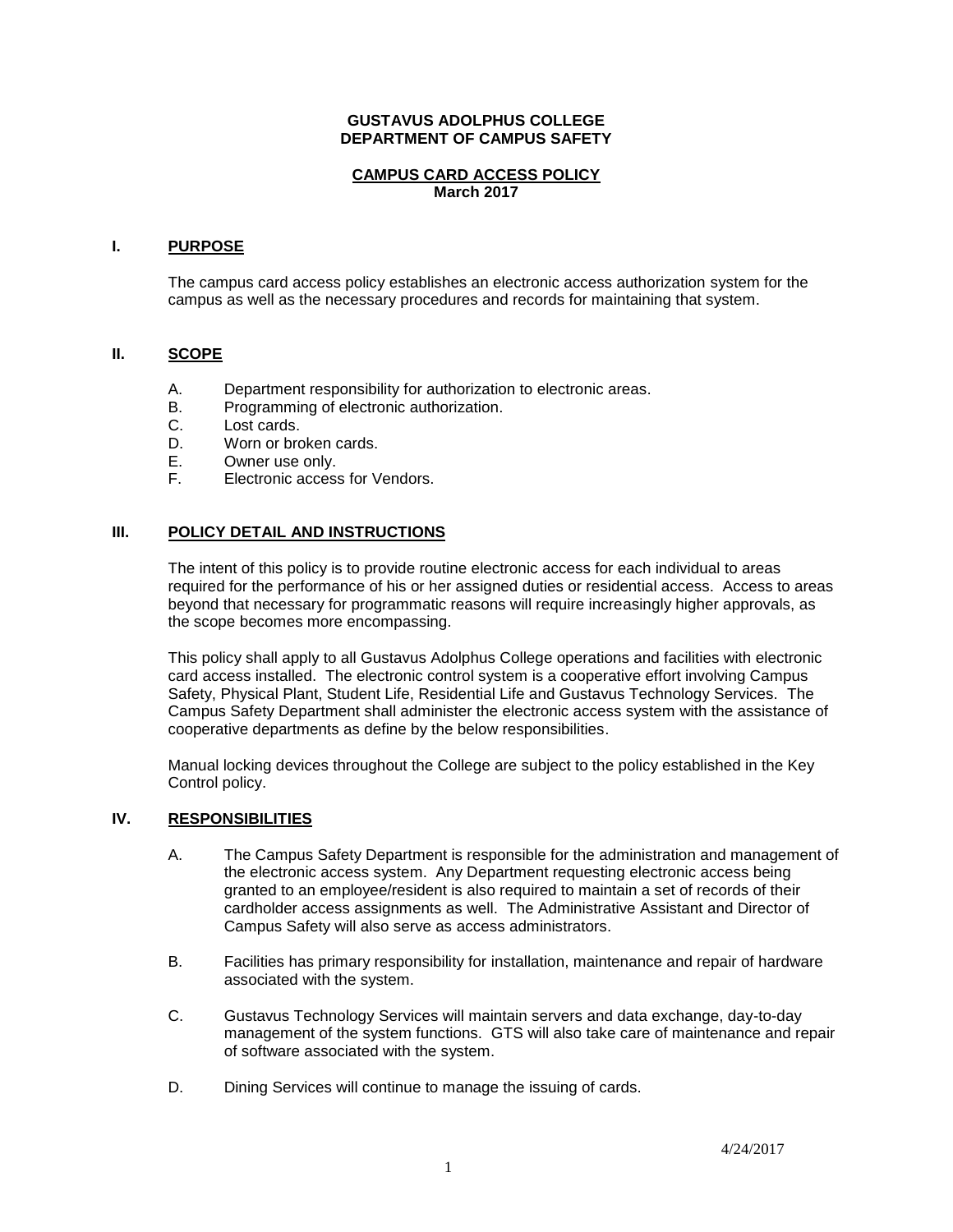- E. Residential Life is responsible for notifying Campus Safety of authorization times for access and any changes during break periods. Residential Life will also give approval to Campus Safety for any employee and/or vendor needing access to their buildings. All access will be given in accordance with compliance to the State Kari Koskinen Act.
- F. Academic department chairs or department heads will send an e-mail to the Campus Safety Office requesting access be programmed for their department personnel.

# **V. LOST CARDS**

In the event that an id card is lost, report the loss immediately at (web address). Any electronic access will immediately be disabled. An incident report must be filed the Campus Safety office within 24 hours. When reporting the loss to Campus Safety after-hours, a temporary card will be issued. The temporary card will give access to a student's residence hall only. The student may show the temporary card at Dining Services and supply their student id number to allow them to continue food services. The student must return the temporary card to the Dining Services office during the next business hours to receive a permanent replacement card. A new permanent card will not be issued without returning of the temporary card. A \$75 per card fee will be levied to the individual needing the replacement.

# **VI. WORN OR BROKEN CARDS**

Cards that no longer function because of normal wear and tear will be replaced at no cost. Cards broken due to obvious neglect will be charged a \$75 fee to replace the card.

# **VII. OWNER USE ONLY**

Cards with electronic access programmed on them shall only be used by the authorized individual. Any loaning of cards to be used to gain access by an unauthorized individual will be subject to charges under the Student Code of Conduct for both the owner and unauthorized individual or disciplinary procedures via supervisor for employees.

# **VIII. VENDOR/GUEST ACCESS**

Vendors/Guests needing electronic access to residence halls shall be authorized by Residential Life and/or Summer Programs only. All authorizations shall be in compliance with the State of Minnesota Kari Koskinen Act. Vendor/Guest electronic access to non-residential building shall be approved by Campus Safety.

## **IX. EXPANSION**

Card access will be installed on any new buildings or on buildings that are remodeled. Any area wanting card access to be added that is not part of a new build or remodel should make the request to the Director of Campus Safety via email.

The Director of Campus Safety will collect quotes from the vendor and Facilities to determine a project cost.

The following criteria will be considered when evaluating if the project will or will not be approved:

- Contributes to the College's mission and priorities (i.e., student learning, strategic priorities, master plans, technology efficiencies, etc.),
- Helps meet accreditation, program review requirements,
- Addresses health and safety concerns, code complaints, and ADA requirements,
- Meets division priorities,
- Increases efficiencies through coordination of projects,
- Fits with available resources (i.e., funding availability, gifts, grants, collaborative contributions, etc.), - priority will be given to projects that come with outside funding